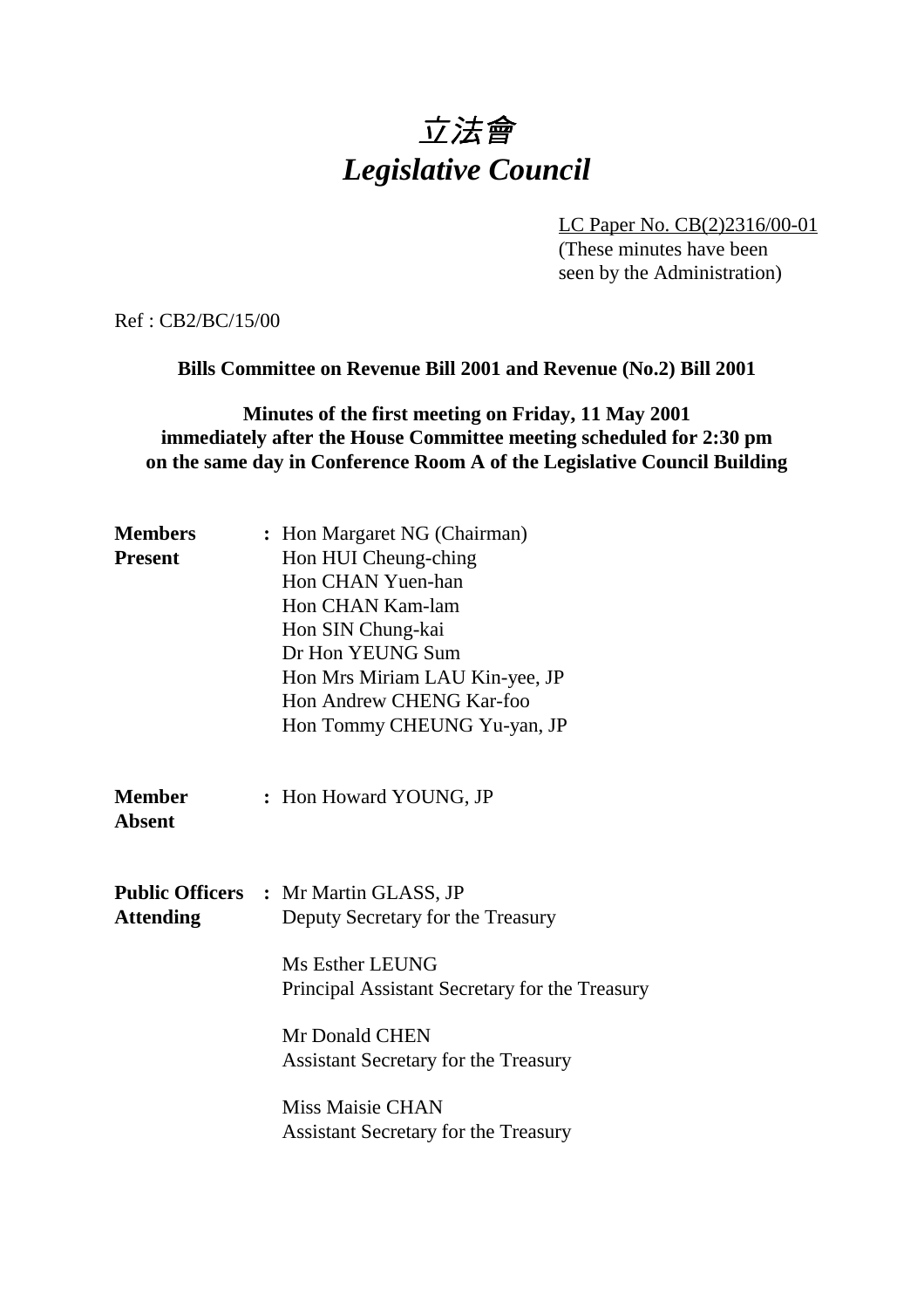|                                      | Mr Simon WONG<br><b>Assistant Commissioner of Customs and Excise</b><br>(Administration and Excise) |
|--------------------------------------|-----------------------------------------------------------------------------------------------------|
|                                      | Mr Peter LUK<br><b>Assistant Commissioner for Transport</b><br>(Management and Licensing)           |
|                                      | Mr Anthony LAI<br>Chief Executive Officer (Licensing), Transport Department                         |
|                                      | Mr K F CHENG<br>Senior Assistant Law Draftsman, Department of Justice                               |
| <b>Clerk</b> in<br><b>Attendance</b> | : Ms Doris CHAN<br>Chief Assistant Secretary (2) 4                                                  |
| <b>Staff in</b><br><b>Attendance</b> | : Ms Bernice WONG<br>Assistant Legal Adviser 1                                                      |
|                                      | Miss Mary SO<br>Senior Assistant Secretary (2) 8                                                    |

#### **I. Election of Chairman**

Miss Margaret NG was elected chairman of the Bills Committee.

### **II. Meeting with the Administration**

Revenue Bill 2001

2. Deputy Secretary for the Treasury (DS for Tsy) briefed members on the background of the following major proposals contained in the Revenue Bill 2001 (the Bill), which were set out in the Legislative Council (LegCo) Brief -

- (a) The Dutiable Commodities Ordinance (Cap. 109) would be amended
	- (i) to increase from 30% to 40% the duty rate on liquors, other than wine, with an alcoholic strength of not more than 30% by volume; and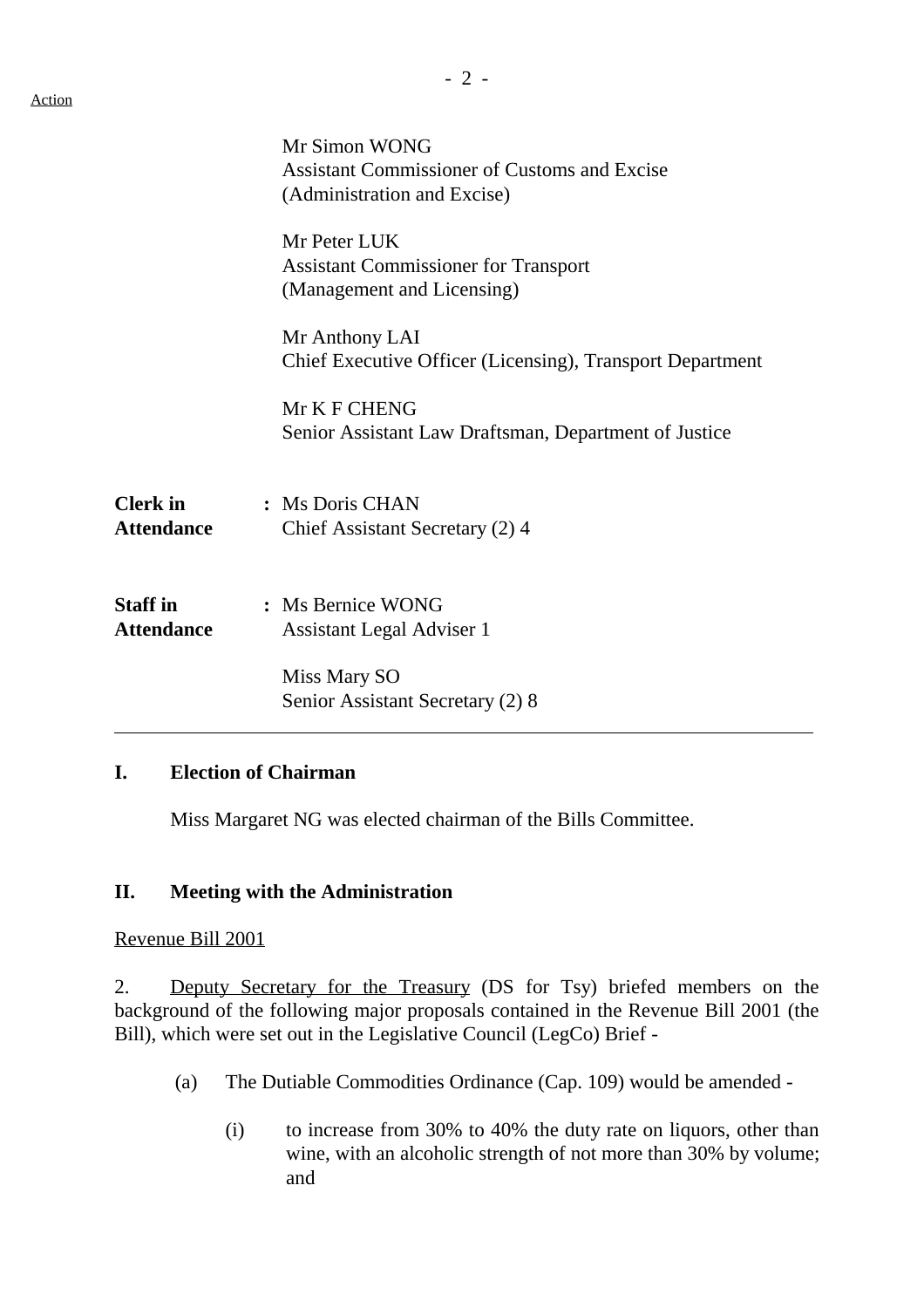- (ii) to increase duty on tobacco by 5%;
- (b) The Road Traffic (Driving Licences) Regulations (Cap. 374 sub. leg.) would be amended to increase the fees for the issue or renewal of full driving licence, driving instructor's licence, learner's driving licence, temporary driving licence, duplicate licence, international driving permit and duplicate international driving licence by 10%; and
- (c) The Road Traffic (Registration and Licensing of Vehicles) Regulations (Cap. 374 sub. leg.) would be amended to increase the licence fees for private cars, motor cycles and motor tricycles by 10%, and to clarify the meaning of "appropriate annual licence fee" for calculation of the additional fee for the unlicensed period where the application was received after the expiry of a vehicle licence.

3. DS for Tsy said that the Bill sought to give effect to certain revenue proposals in the 2001-2002 Budget. For revenue protection reason, the proposed increase on tobacco duty, duty on alcohol liquors and transport-related licence fees had come into operation on 7 March 2001 at 2:30 pm under the Public Revenue Protection (Revenue) Order 2001. The Order gave temporary legal effect to these proposals for a maximum period of four months. DS for Tsy further said that the proposed revenue-raising measures in the Bill would not impact on economic growth and only had a negligible effect on people's livelihood.

## *Proposed increase from 30% to 40% the duty rate on liquors with an alcoholic content of 30% and below (except wine)*

4. Mr HUI Cheung-ching said that the catering industry, the beer industry, and bar and karaoke establishments were concerned that the raising of the duty rate on liquors with an alcoholic content of 30% and below (except wine) would harm their businesses. As beer was the major type of liquor affected by the increase, the beer industry complained that the Administration had not consulted them before introducing such increase. Mr HUI further said that the Hong Kong Beer Industry Coalition would shortly provide a submission on the proposed increase to the Bills Committee.

5. DS for Tsy responded that the proposed increase on liquors with an alcoholic content of 30% and below (except wine) should not have significant impact on the catering industry, the beer industry, and bar and karaoke establishments, having regard to the fact that the proposed increase was very mild. For the more popular brands of beer, the proposal would practically only increase the duty amount per can of beer from 6 cents to 26 cents. As to why the Administration had not consulted the industries affected by the proposed increase on the duty rate on liquors, DS for Tsy explained that this was due to the confidentiality of the Budget. As far as he was aware, no revenue proposals were subject to prior consultation with interested parties. If prior consultation was done, the confidentiality of the Budget would be compromised and people would be tempted to pre-empt the budgetary measures by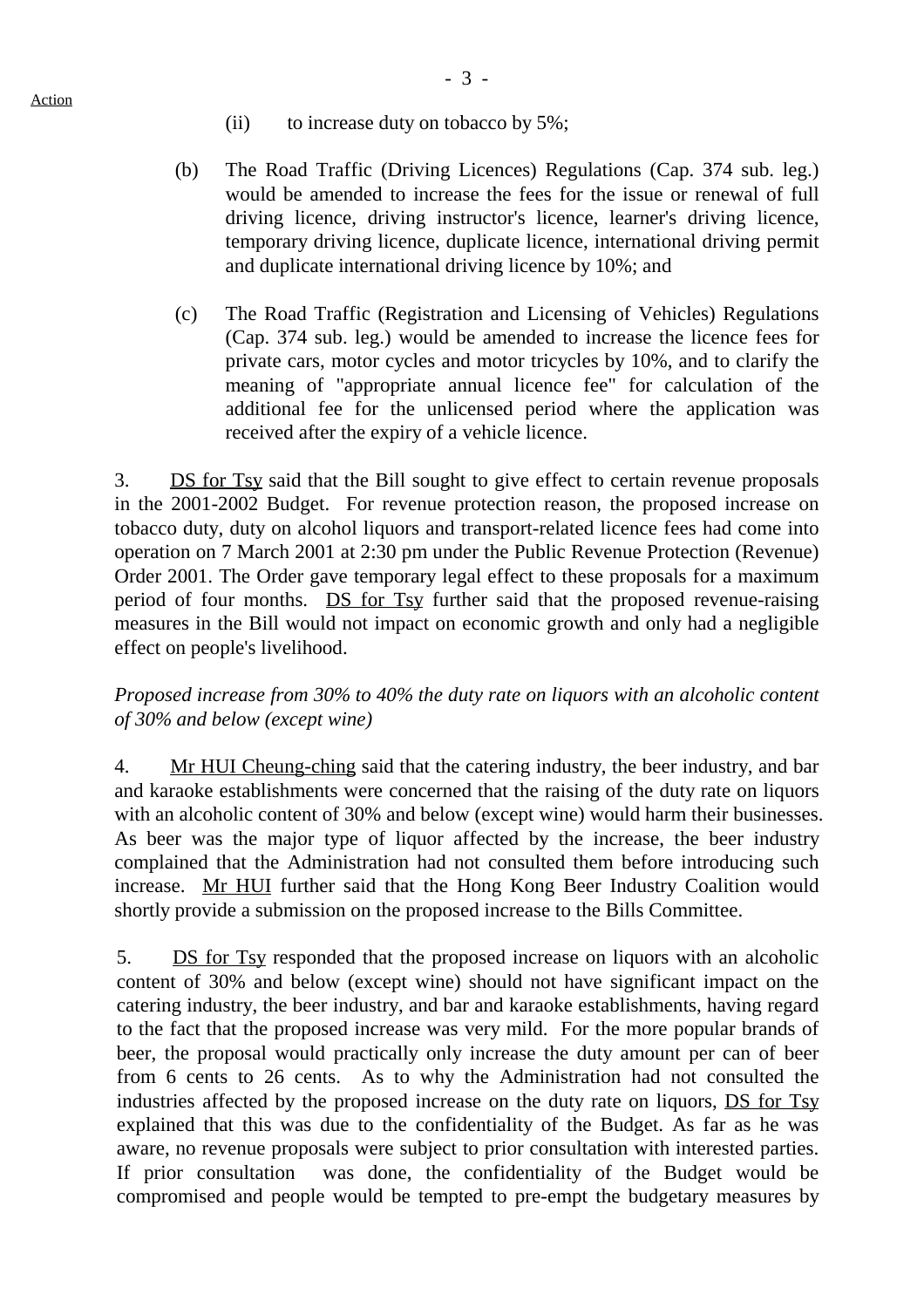Action

Adm

stocking up, say, various dutiable commodities, prior to the coming into effect of the provisions. DS for Tsy added that the Administration had met with the Hong Kong Beer Industry Coalition on 27 April 2001 to address the Coalition's concern about the proposed increase on duty rate on liquors. At the request of the Chairman, DS for Tsy agreed to provide the Administration's response to the Coalition for members' reference.

6. Mr Tommy CHEUNG disagreed that the proposed increase on liquors (except wine) would not have significant impact on the catering industry, the beer industry, and bar and karaoke establishments. To his knowledge, the beer industry and traders intended to pass on the duty increase on liquors to restaurants, bars and karaoke outlets by increasing the price per can of beer from 30 cents to 60 cents. Although restaurants, bars and karaoke outlets would like to pass on to consumers any price increase resulting from the duty increase, it was unlikely that they could do so under the current market situations. As revenue from sales of beer was particularly important to the catering industry, if the profit margins of their businesses were eroded, the livelihood of all those who worked in them would be affected. In the light of this, Mr CHEUNG was of the view that the Bills Committee should invite the beer industry and the catering industry to give their views on the effect of the proposed increase on duty on liquors (except wine) on their businesses.

7. Assistant Commissioner of Customs and Excise (ACCE) responded that whether, and if so, the extent to which the duty increase would be passed on to consumers through the wholesalers and retailers was entirely a commercial decision on the part of the beer industry and the traders, having regard to market response and other pertinent factors. DS for Tsy supplemented that although it was not possible for the Administration to consult the affected sectors on the details of any revenue proposal before the announcement of the Budget, due regard had been given to see that wholesalers, retailers and consumers of liquors would not have difficulty in affording such.

8. As beer was the major type of liquor consumed by the general public falling within the type of liquor with an alcoholic strength of not more than 30% by volume, Mr SIN Chung-kai was of the view that the present two-tier duty system on liquors (except wine), i.e. 100% and 30% duty rates levied on liquors with an alcoholic strength of more than 30% and not more than 30% by volume respectively, should be changed to a three-tier one by levying a duty rate of less than 30% on liquor with an alcoholic strength of, say, not more than 8% by volume.

9. DS for Tsy responded that the Administration had no strong objection to Mr SIN's suggestion if that was the wish of the public. He, however, pointed out that in doing so, the Government would be compelled to increase taxes on other dutiable item(s) to compensate for the loss in duty revenue from beer.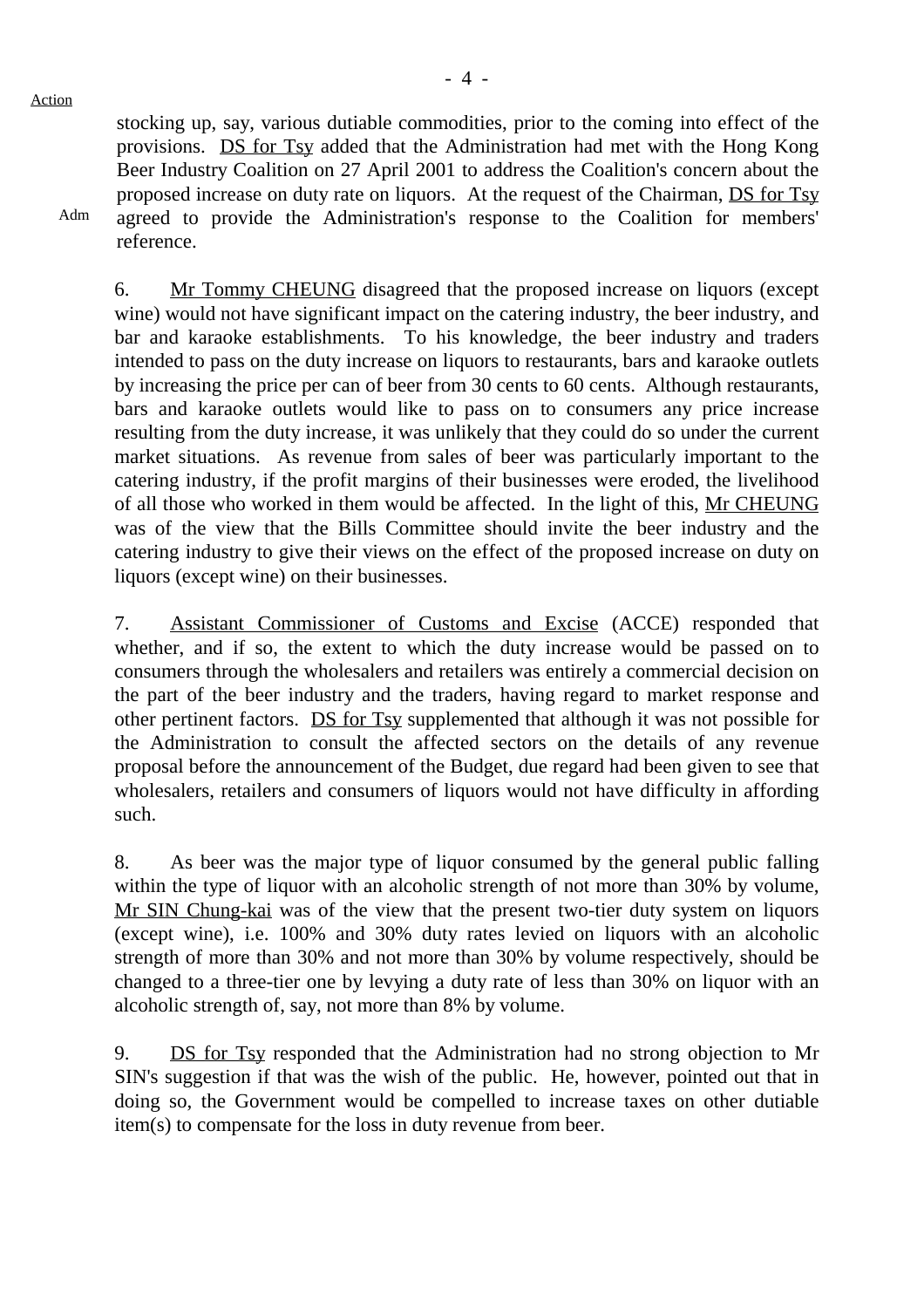### *Transport-related licence fees*

- 10. Mrs Miriam LAU requested the following information
	- (a) The estimated number of private cars, motor cycles and motor tricycles affected by the proposed 10% increase in licence fee, and highest, lowest and median fee increase;
	- (b) The estimated numbers of driving licences affected by the proposed 10% increase in licence fee, having regard to the fact that the Administration started to issue a 10-year driving licence in 1997; and
	- (c) The estimated revenue increase as a result of the proposed 10% increase in driving and vehicle licenses fees.

Assistant Commissioner for Transport (Management and Licensing) (ACT) undertook to provide a reply on items (a) and (b) and DS for Tsy undertook to do the same for item (c).

### Revenue (No.2) Bill 2001

11. DS for Tsy briefed members on the background of the following proposals contained in the Revenue Bill (No.2) 2001 (the Bill), which were set out in the LegCo Brief -

- (a) The Inland Revenue Ordinance would be amended to increase the maximum amount of expenses of self-education deductible from assessable income from \$30,000 to \$40,000;
- (b) The Air Passenger Departure Tax Ordinance would be amended to increase the tax level from \$50 to \$80 and to widen the tax base to include helicopter passengers; and
- (c) The Road Traffic (Parking) Regulations would be amended to increase the maximum fees for the use of metered parking spaces and of pay and display parking spaces from \$2 to \$3 per 15 minutes.

## *Parking meter charges*

12. Mrs Miriam LAU queried whether the proposed meter charge increase would help to discourage people from occupying metered parking spaces for a prolonged period or encourage them to use private car parking spaces, having regard to the fact that the meter fees charged by the Administration were still relatively lower when compared to the car parking fees charged by the private sector. For example, the hourly rate for parking a car in a private car park in Causeway Bay could cost up to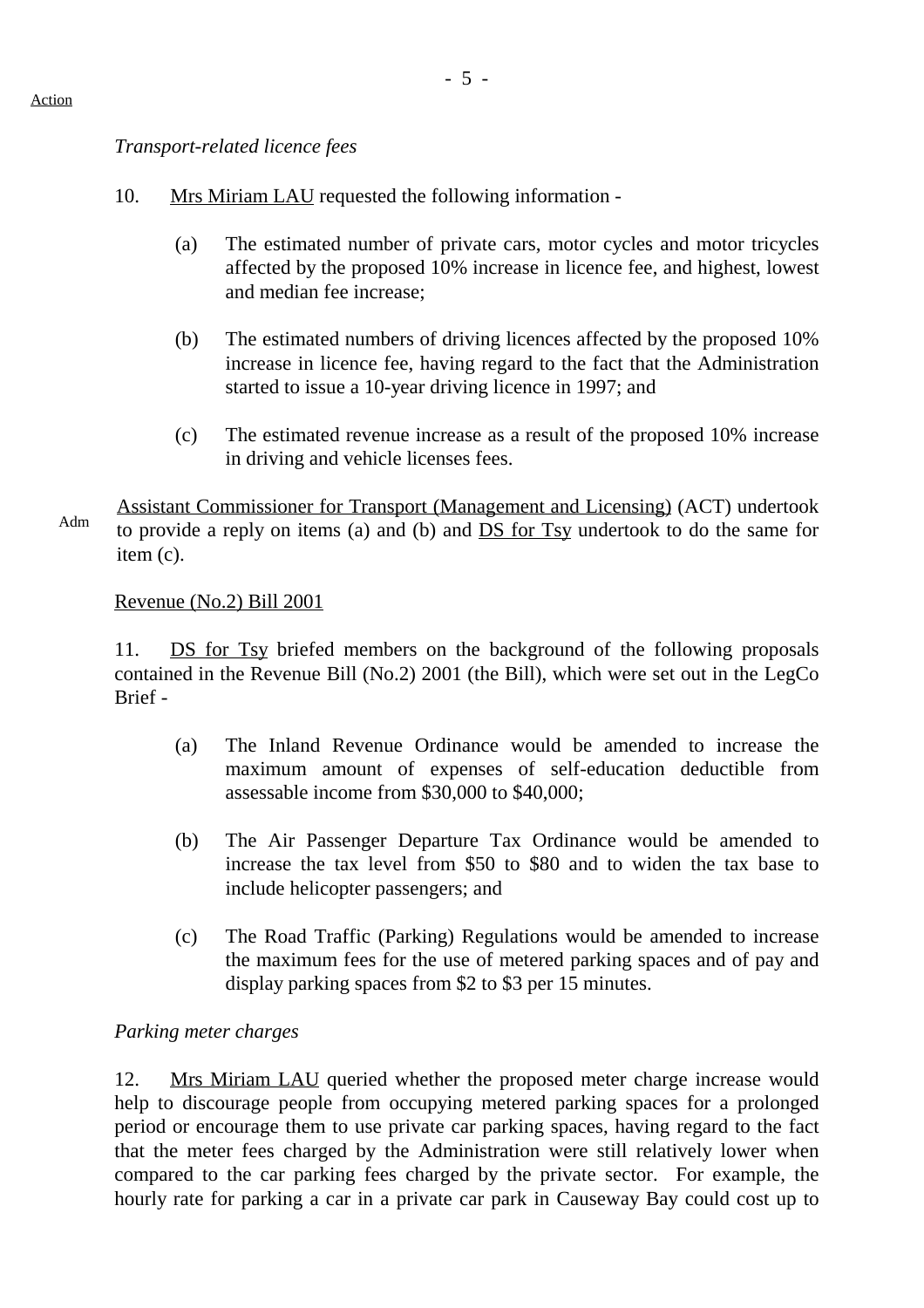Adm

\$40. Although the hourly rate for parking a car in a private car park in a less busy area could be as low as \$10 to \$12, many people would still choose on-street metered parking spaces because of their convenience. Mr SIN Chung-kai echoed Mrs LAU's view, and added that the Administration should only increase fees of those on-street parking spaces which had persistently high utilisation, rather than increasing fees across the board. Mr Andrew CHENG also said that he did not see the need for the proposed increase, as according to his experience, there was no great difficulty in finding on-street parking spaces even in urban areas such as the Wanchai waterfront.

13. ACT responded that the policy objective of metering the parking spaces was to ration heavy demand for the parking spaces in order to reduce traffic congestion arising from vehicles circulating for parking spaces in the area. To this end, the Administration hoped that the proposed modest meter charge increase would help achieve the Government's target to contain the utilisation of the metered parking spaces to below 85% at any time, while bringing about additional revenue for the Government. ACT pointed out that although the overall utilisation rate of metered parking spaces was around 78%, two surveys on parking meter utilisation conducted in March 1999 and March 2001 showed that the utilisation of metered parking spaces in busy areas such as Wanchai, Causeway Bay and Tsuen Wan well exceeded 85% during peak hours. At the request of the Chairman, ACT agreed to provide members with the aforesaid survey results. ACT further said that the Administration did not assess how the proposed meter charge increase would impact on the car parking fees charged by the private sector or how this would influence people's decision in choosing metered or private parking spaces, as the former was essentially a commercial decision and the latter a personal one.

*Air Passenger Departure tax*

14. Noting that the Administration had stated in its LegCo Brief that the proposed increase of \$30 on Air Passenger Departure tax (APDT) should not have any adverse impact on tourism, airline businesses or airport operation, Miss CHAN Yuen-han enquired about the basis on which the Administration had come to such a view. Miss CHAN further said that the proposed increase in APDT as well as the various increases proposed in the Revenue Bill 2001 appeared to target at the middle-class, who, although were able to pay taxes, were already under financial strains and some of them were owners of negative assets. Mr Tommy CHEUNG concurred with Miss CHAN.

15. DS for Tsy responded that the reason why the Administration had come to a view that the proposed increase of \$30 on APDT should not have any adverse impact on tourism, airline businesses or airport operation was because the proposed increase would only constitute an insignificant portion of the price of air-tickets and the overall cost of travelling. This view was substantiated by the fact that statistics in the past years showed that there was no correlation between visitor arrivals and the level of ADPT. DS for Tsy further said that the proposed increase in APDT as well as the various increases proposed in the Revenue Bill 2001 were not targeted at any particular